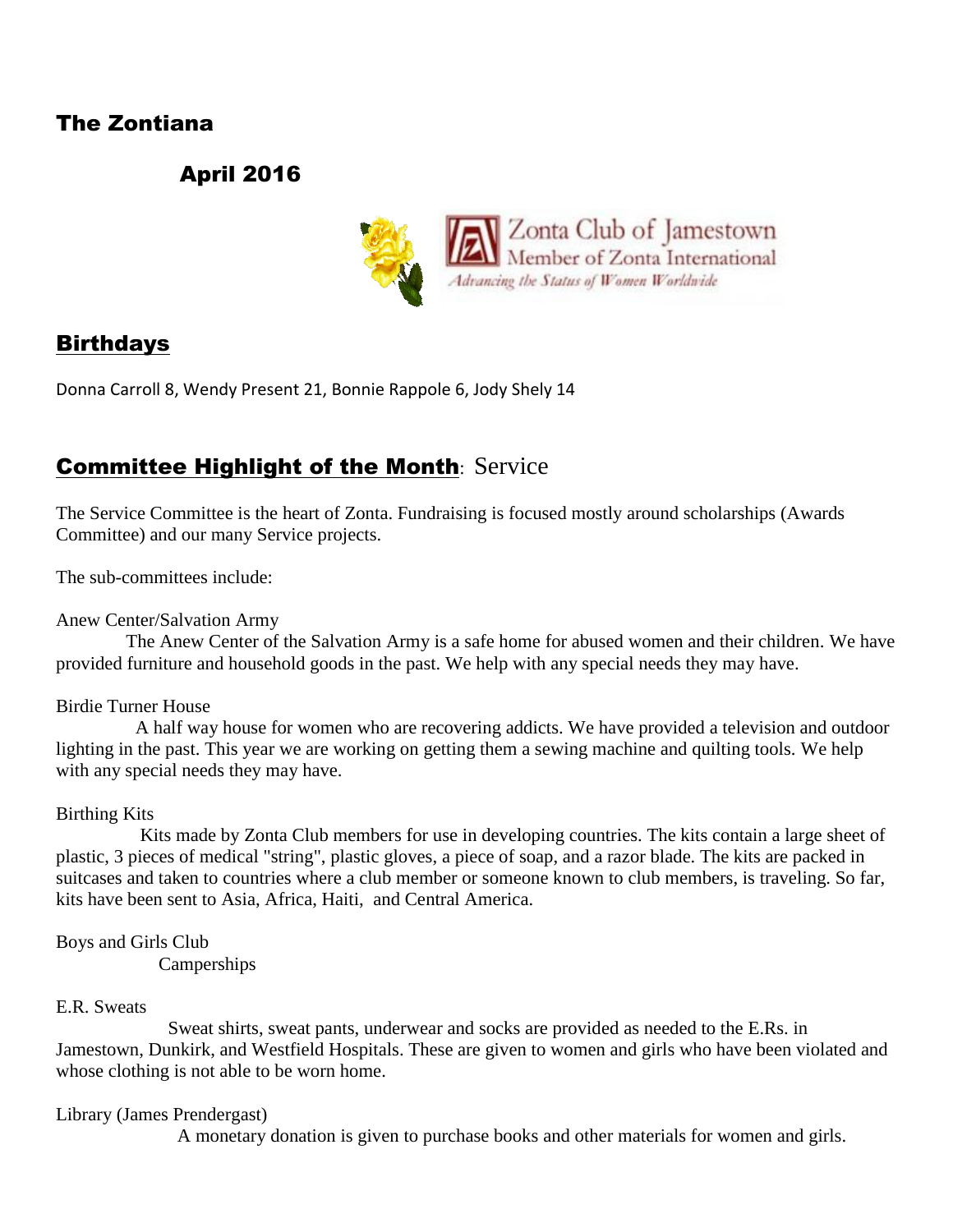### Lily's Hope

 A room at the Cancer Center on Jones Hill where women who are losing their hair due to medical reasons can choose a wig and receive a tote bag, caps, scarves and other items free of charge. We also provide special camisoles for those women who have had breast surgery.

### Princess Club

 A group for girls (from about 5 to about 16) which meets during the summer to teach girls homemaking skills and social skills, and also has reading incentives and expands the girls' horizons with different experiences during the year. We help with monetary donations.

### Soup-er Saturday

 This is a fundraiser started by the vendors at Crossroads to help Lily's Hope. We help with set up, clean up and provide some of the soups for tasting on a Saturday in May.

### YWCA/TEAM

We help with the annual Christmas Party at TEAM, (an alternative education program for high school girls who are pregnant or have babies, where they can bring their babies while they earn their degrees. Child care is provided for the little ones. Any extra money left from the TEAM budget is used for graduation.

Other projects may be included as needed.

As you can see, there are lots to be done and every member does her part to help out on various projects.

## **U.S. FORUM CONNECTION #146, FEBRUARY 2016**

### **PAYCHECK FAIRNESS**

In his final year in office, President Barack Obama is returning to an issue that was at the heart of the first piece of legislation he signed at the White House: closing the gender pay gap. (This first law enacted was the Lilly Ledbetter Fair Pay Act.) This act allowed women to collect the difference in back pay between themselves and male colleagues in the same job for every paycheck where there was a pay difference. (The Supreme Court ruled that Ledbetter was only entitled to the pay difference for two paychecks instead of those differences over several years, thus affecting not only her take home remuneration but also her Social Security payments.)

Another piece of legislation called The Paycheck Fairness Act has been introduced in every session of Congress for at least ten years. In this session of Congress it is H.R.1619 introduced by Representative Rosa DeLauro of Connecticut and S.862 introduced by Senator Barbara Mikulski of Maryland. Both bills have been referred to committee where in the past they have died at the end of the legislative session. Basically this act allows employees to learn what other workers in similar positions are being paid. Currently it is possible for an employee asking about the pay of others to be fired or otherwise punished. A person who is unaware of what others in a similar position are being paid is powerless to try to redress the situation. In Ledbetter's case she was unaware of the pay discrepancy until she retired and someone else anonymously left a note about the pay discrepancy.

Recently President Obama put forth new rules that would compel companies with more than 100 workers to provide the federal government with annual data for how much they pay employees based on gender, race and ethnicity. The president said the information would be used to help public enforcement of equal pay laws while giving more insight into discriminatory pay practices. To view all of what action was taken and anticipated results of the action go to<https://www.whitehouse.gov/blog/2016/01/29/taking-action-advance-equal-pay>

Historically, full-time white female workers have only been paid a fraction of their male counterparts: In 2014, white females were paid 79 cents for every dollar paid to white males. The difference for women of color was